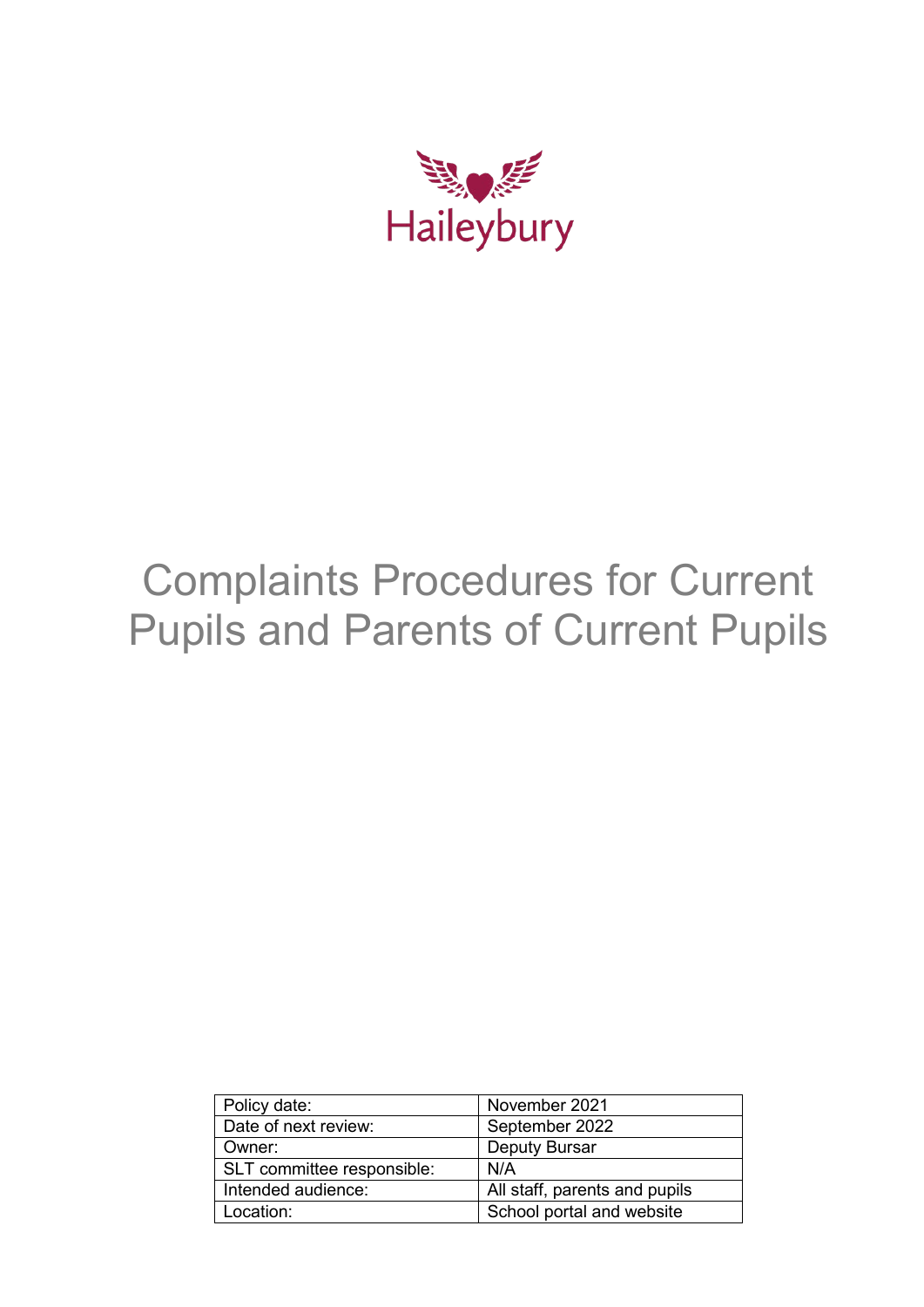### **0. Introduction**

- 0.1 This policy is made available to parents and pupils on the School website. A copy can also be obtained from the Deputy Bursar<sup>[1](#page-1-0)</sup>. "Parent(s)" in this policy means the holder(s) of parental responsibility for a pupil to whom the complaint relates.
- 0.2 Haileybury prides itself on the quality of the teaching and pastoral care provided to its pupils. The School is also committed to a continuous programme of rigorous self-evaluation in order to make the best possible provision for the pupils entrusted to our care. Parental feedback is therefore welcomed. Where a pupil or parent has any concern, or if a pupil or parent is unhappy about something and seeks action by the School, this will be treated seriously and with care, in accordance with these Procedures.
- 0.3 Many concerns are addressed informally and they are dealt with entirely satisfactorily on that basis. Nothing in this document is intended to inhibit the informal free flow of information and comment between pupils, parents and the various responsibility holders within the School. However, where matters cannot be resolved informally, these Procedures provide a process for matters to be dealt with on a formal basis where needed.

<span id="page-1-0"></span>

-

<sup>&</sup>lt;sup>1</sup> Mrs Catrin Mills:  $+ 44$  (0)1992 706497 [c.mills@haileybury.com](mailto:c.mills@haileybury.com)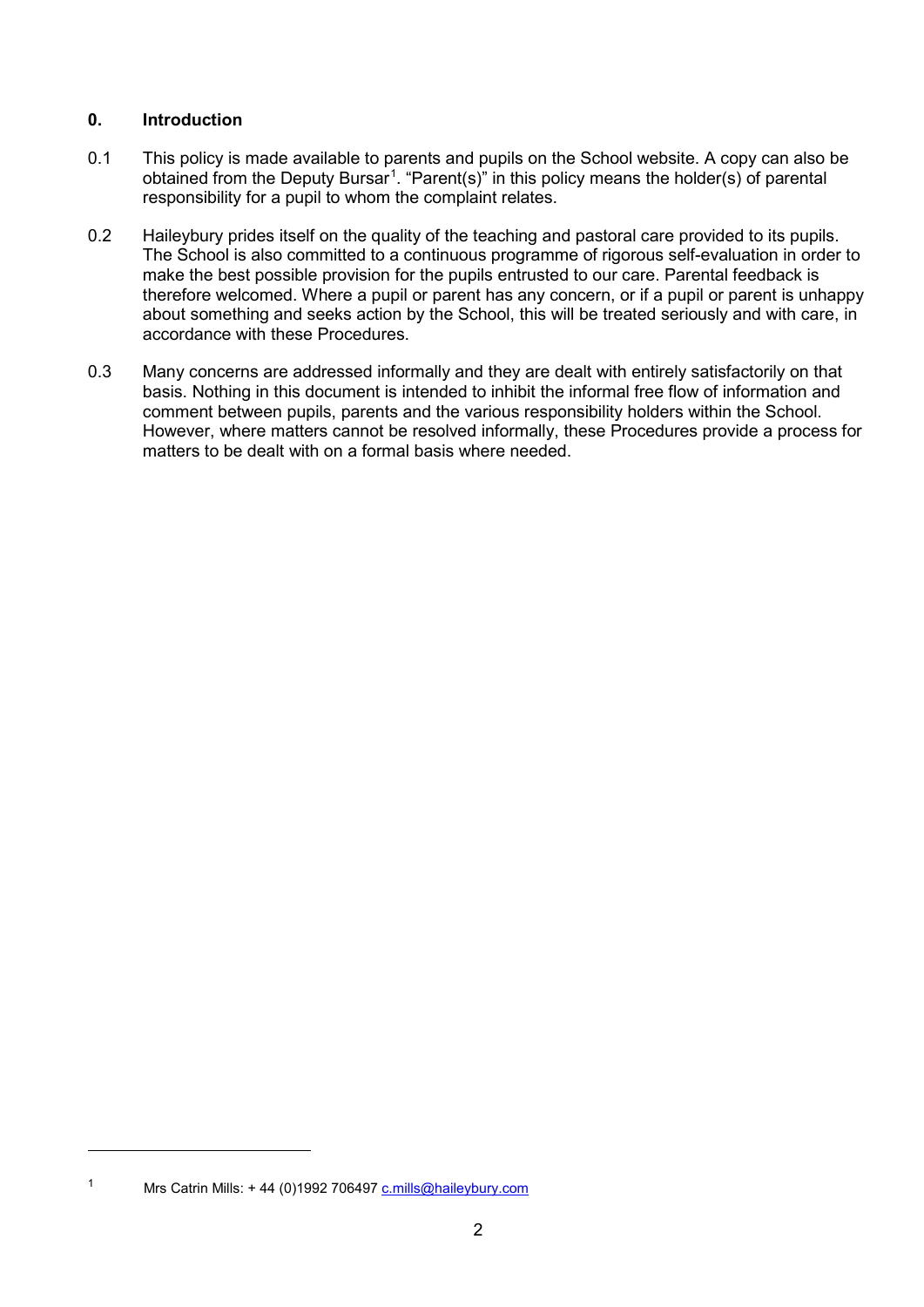# Complaints Procedure for all Current Pupils

- 0.1 We always encourage pupils to let us know if they have any worries or concerns. If you feel concerned about something, or if you wish to complain about how you are, or have been treated, there are various options available:
	- You may just wish to talk to someone informally you can do this at any time; or
	- You may wish to make an informal complaint; or
	- You may wish to make a formal complaint if the matter is serious.

This Procedure sets out a process for you to follow so that we can try to resolve your concerns.

#### **1. What constitutes a complaint?**

1.1 A complaint is where you have a concern about any matter. It might be about the School as a whole, about a specific department or about an individual member of staff. A complaint is likely to arise if you believe that the School has done something wrong, or failed to do something that it should have done, or acted unfairly. All concerns and complaints will be treated seriously and confidentially. The School is here for you and you will not be penalised for a complaint that you raise in good faith.

# **2. You may wish just to talk to someone**

- 2.1 Remember you have close friends who may be able to help, or just an older pupil, College Prefect or Peer Supporter, to whom you may feel you can comfortably talk. Your HM is always ready to help, or your House tutor, or any member of staff you know. You can also visit the School's Wellbeing Centre.
- 2.2 There may be times when you feel you cannot talk with a member of staff this is perfectly all right and natural. You can talk to, telephone or write to any of the following:
	- Your parents.
	- The School's Independent Listener: Mrs Diana Spellman, 07768 720093 or by email at [independentlistener@haileybury.com.](mailto:independentlistener@haileybury.com)
	- Current pupils have access to the services of an Independent Listener, Mrs Diana Spellman, whom you may contact directly about personal problems or concerns at school. Mrs Spellman visits Haileybury in her capacity as an Independent Listener a number of times a year. She can also be contacted using the details above if you wish to request a meeting.
	- The School Counsellors: 01992 706241 or by email at [schoolcounsellor@haileybury.com.](mailto:schoolcounsellor@haileybury.com)
	- The School employs the services of two Child and Adolescent counsellors. They are available at the Wellbeing Centre during the week to discuss, in confidence, matters of concern to pupils of all ages.
	- The Chaplain: 01992 706292 or by email at [c.stoltz@haileybury.com.](mailto:c.stoltz@haileybury.com)
	- ChildLine: 0800 11 11.
	- Office of the Children's Commissioner: 0800 528 0731.
- 2.3 The School has a designated Deputy Head for Safeguarding and Wellbeing, Dr Laura Pugsley, who is also the School's Designated Safeguarding Lead. She would be very happy to discuss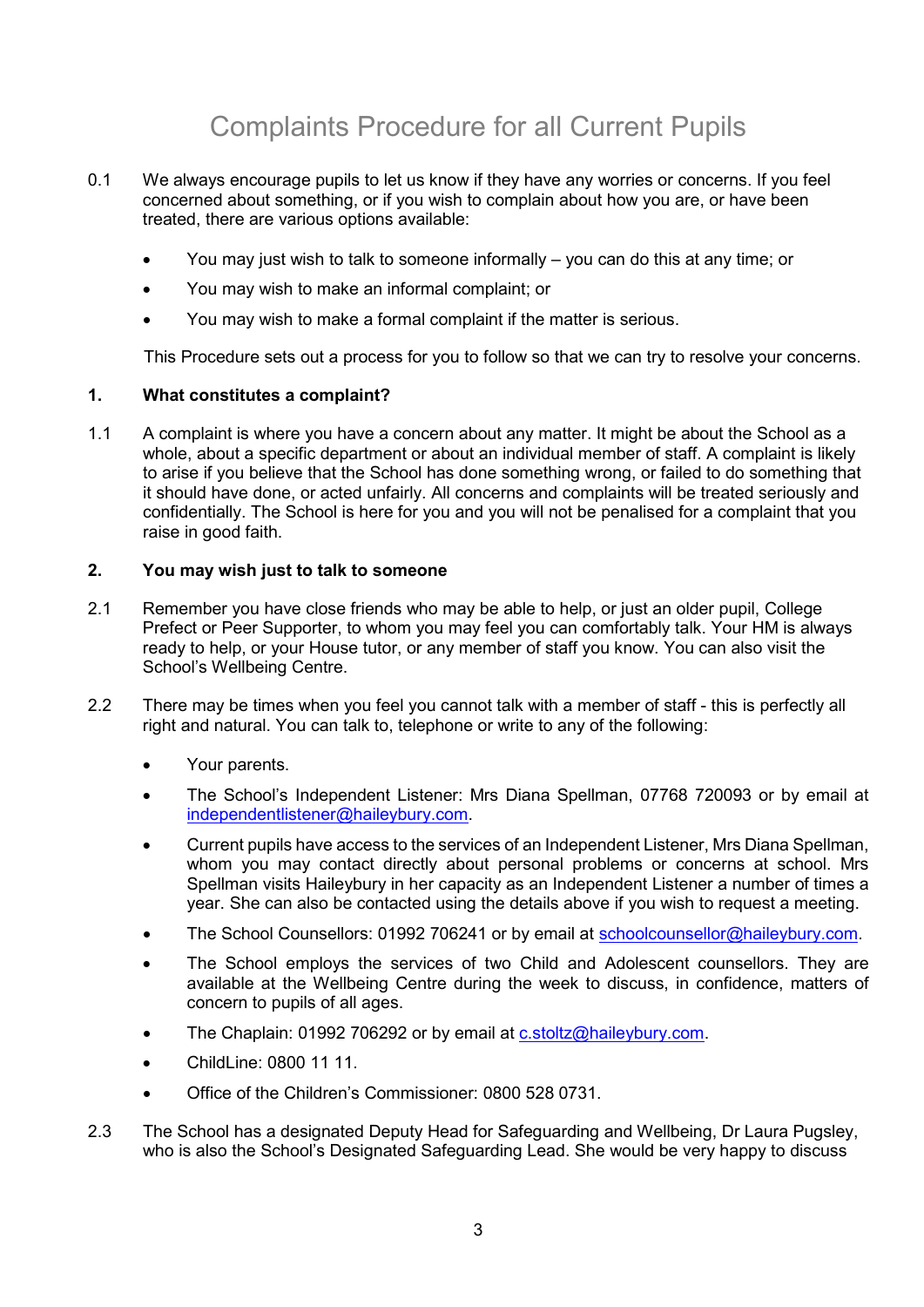any concerns with you. The School also has a Safeguarding Children and Child Protection Policy that you can read – it is available on the School's website.

### **3. What happens if I want to make an informal complaint about something?**

- 3.1 Sometimes you may feel that you would like to make a complaint about something that is worrying you. This might be about how you are being treated. The first thing you should do is speak to any member of staff you can trust, such as your tutor or your HM. You can take someone with you if you wish - another pupil, an older pupil or another member of staff.
- 3.2 It is important for you to remember that whenever you are discussing a concern in this way, you can have your tutor or a friend with you when you are talking with your HM, the Deputy Master or the Master.
- 3.3 If the matter cannot easily be resolved in this way, then you can make a formal complaint.

#### **4. Formal complaints procedure for current pupils**

- 4.1 To raise a formal complaint, you will need to write to your HM, the Deputy Master or the Master explaining that you wish to make a formal complaint. You will get a note in reply saying the complaint has been recorded and that it will be dealt with. Your complaint will normally be acknowledged and discussed within three teaching days of its receipt in term time (in holiday and half term periods, within two weeks). You will then be asked to talk the matter through with either the Deputy Master or the Master; you can have a friend with you, your tutor or your HM, or any member of staff.
- 4.2 You do not have to inform staff or anyone else that you are complaining about them. You will not be penalised in any way for making a complaint in good faith.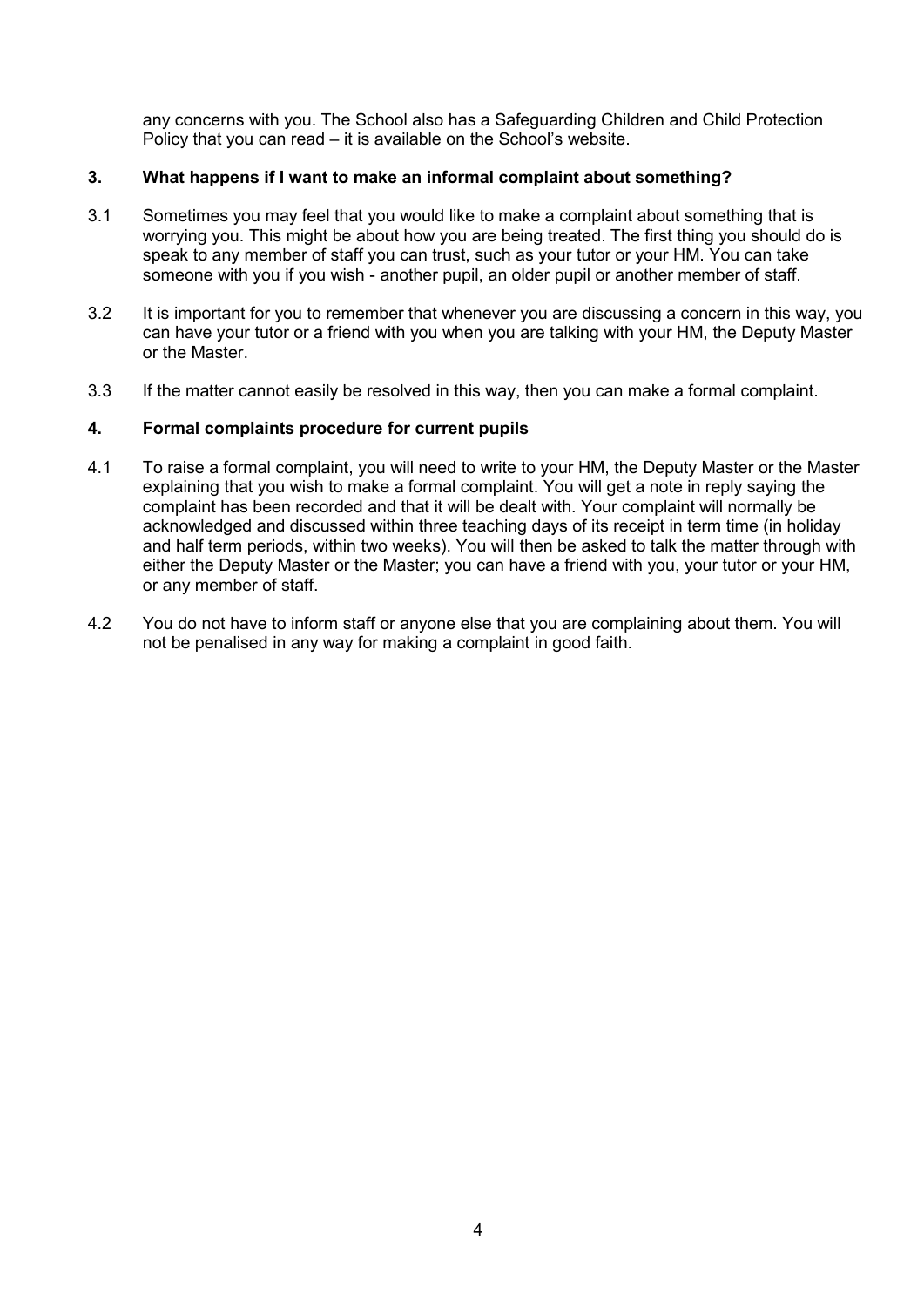# Complaints Procedure for Parents of Current Pupils

### **1. What constitutes a complaint?**

- 1.1 A complaint is a concern about any matter, or any matter about which a parent is unhappy and seeks action by the School. It may be made about the School as a whole, about a specific department or about an individual member of staff, for example. A complaint is likely to arise if a parent believes that the School has done something wrong, or failed to do something that it should have done, or acted unfairly.
- 1.2 Parents can be assured that all concerns and complaints will be treated seriously and confidentially. The School is here for you and your child; neither you nor your child will be penalised for a complaint that you raise in good faith.

# **2. What constitutes a parent of a current pupil?**

2.1 A parent of a current pupil is one whose child is a current registered pupil attending Haileybury. This Procedure does not cover matters relating to admissions, and therefore pupils who have not yet joined the School. Once a child has left Haileybury, the child is no longer a current pupil, so again, this Procedure would not apply. A parent whose child has left Haileybury may escalate a complaint that they have already registered informally, or at any formal stage, but cannot initiate a new complaint. This policy should not be used to appeal exclusions; there is an alternative process for this.

# **3. Haileybury operates a three-stage process for complaints:**

### Stage One (Informal Complaint)

- 3.1 It is hoped that most complaints or concerns can usually be resolved quickly and satisfactorily, through discussion with the appropriate member of staff. As Haileybury operates a House system, if parents have a complaint it is usually most appropriate for them to first contact their child's Housemistress or Housemaster (HM). In most cases the matter will be resolved quickly and easily. An informal complaint can be made to any member of staff.
- 3.2 An informal complaint can initially be made in writing, by telephone or in person. Depending on the nature of the complaint, the matter may be referred to another member of School staff (see the list below for examples of "Responsibility Holders"). If this is the case, the parent(s) should be informed which staff member will deal with the complaint. Whether the informal complaint is made in writing, in person or by telephone, the relevant staff member will acknowledge the complaint within three teaching days of its receipt in term time (in holiday and half term periods, within two weeks).
- 3.3 The Responsibility Holder will inform the Deputy Master or relevant Deputy Head who manages them (copied via email to [file@haileybury.com\)](mailto:file@haileybury.com) on receipt of an informal complaint and where the complaint is made verbally, the relevant member of staff will also include a note of the contents of any discussions. The member of staff will seek to resolve an informal complaint within five working days and will notify the parent(s) what action has been taken in light of the concern. Where it is not possible to resolve an informal complaint within this time, the parent(s) will be advised of their ability to proceed with their complaint under Stage Two of this procedure.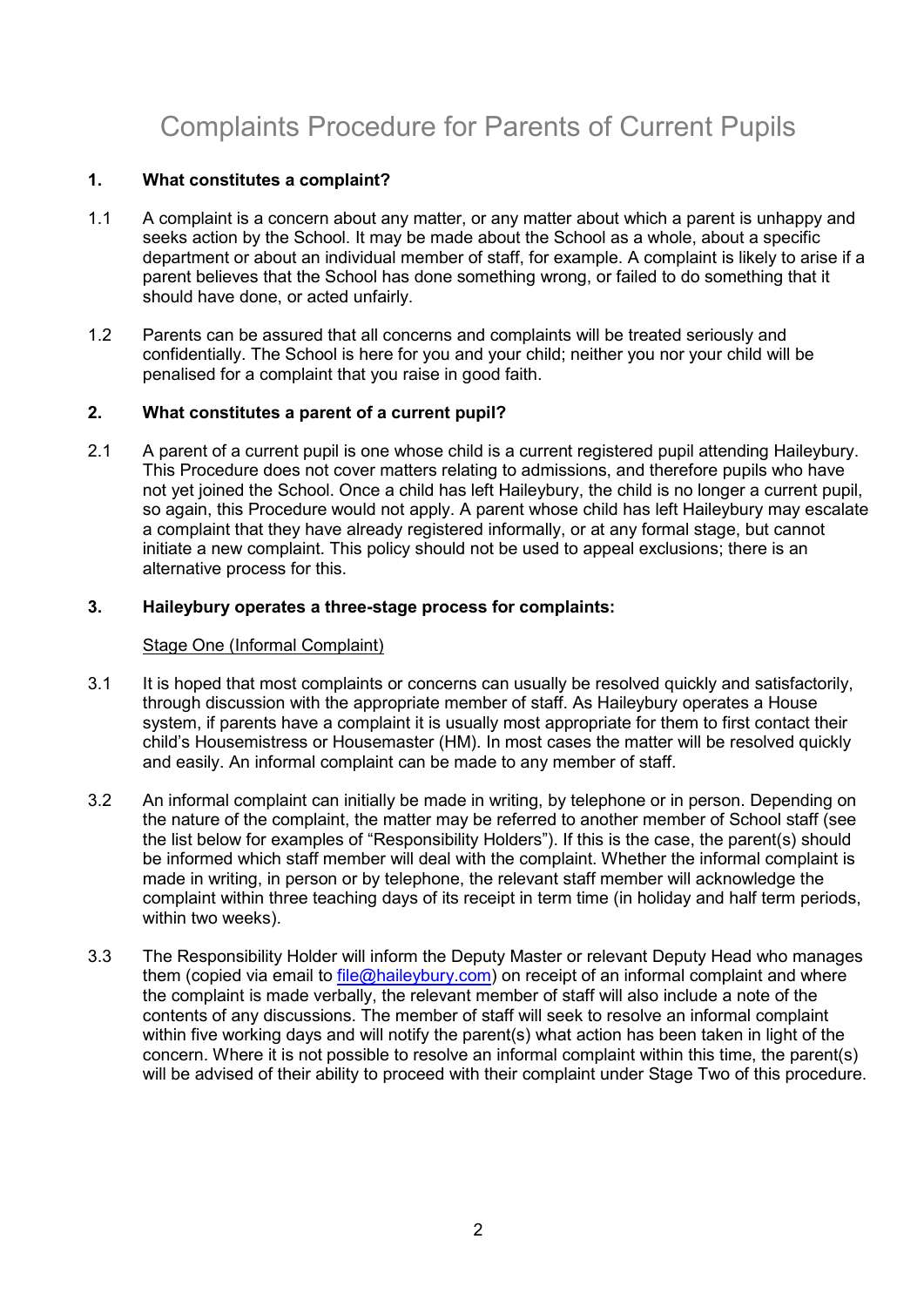# Responsibility Holders:

| If your complaint is related to:                                                                                                                                                                                                                                            | <b>Please contact:</b>                                                                                                |  |
|-----------------------------------------------------------------------------------------------------------------------------------------------------------------------------------------------------------------------------------------------------------------------------|-----------------------------------------------------------------------------------------------------------------------|--|
| Your child's Housemaster/Housemistress, the<br>School's disciplinary arrangements, the pastoral<br>support of the School or any form of bullying or<br>harassment, particularly complaints relating to the<br>protected characteristics defined in the Equality<br>Act 2010 | Deputy Master: s.heard@haileybury.com<br>OR.<br>Deputy Head (Safeguarding and Wellbeing):<br>l.pugsley@haileybury.com |  |
| The pastoral support of a tutor or the<br>arrangements in House                                                                                                                                                                                                             | The Housemaster/Housemistress of your child's<br>House                                                                |  |
| The teaching in an academic department                                                                                                                                                                                                                                      | The relevant Head of Department                                                                                       |  |
| The Head of an academic department or any<br>other academic matter                                                                                                                                                                                                          | The Deputy Head (Academic):<br>s.campbell@haileybury.com                                                              |  |
| Fees, premises, security, health and safety                                                                                                                                                                                                                                 | The Bursar: m.schofield@haileybury.com                                                                                |  |
| <b>Sport Provision</b>                                                                                                                                                                                                                                                      | The Director of Sport: a.searson@haileybury.com                                                                       |  |
| Co-curricular Music Provision                                                                                                                                                                                                                                               | The Director of Music: s.bland@haileybury.com                                                                         |  |
| Co-curricular Drama Provision                                                                                                                                                                                                                                               | The Director of Dramatic Arts:<br>i.thomas@haileybury.com                                                             |  |
| The Directors of Sport/Music/Drama or any other<br>issues relating to the School's co-curricular<br>provision                                                                                                                                                               | The Deputy Head (Co-Curricular):<br>a.head@haileybury.com                                                             |  |

- 3.4 If the informal complaint is about the Bursar, Deputy Master or any Deputy Head, it should be referred to the Master. The Master will decide whether he can deal with the complaint informally or whether the complaint should be dealt with formally under the procedure below. If the informal complaint is about the Master, it should be referred to the Deputy Bursar who will discuss the matter with the Chair of Governors. The Chair of Governors will determine whether the complaint should be dealt with by him informally, or whether the formal procedure below should be followed.
- 3.5 If your complaint is related to a safeguarding matter please refer to the School's Safeguarding and Child Protection Policy for further guidance.
- 3.6 If you remain dissatisfied with the response provided to the informal complaint the next step is to pursue a formal complaint under Stage Two (see below).

#### Stage Two (Formal Complaint)

3.7 If you remain dissatisfied following Stage One of the process, or if the complaint is so serious that an informal complaint is not appropriate, you should write to either the Master or the Bursar as appropriate and formalise the complaint. This should be done within one month of the concern arising, or of the outcome of the previous stage being communicated to you if relevant. The division of responsibility at Haileybury is as follows:

| The Master | All matters to do with pupils' education including discipline, co-curricular and<br>pastoral care. |
|------------|----------------------------------------------------------------------------------------------------|
| The Bursar | Financial matters, buildings, grounds and equipment, health and safety, and<br>domestic issues.    |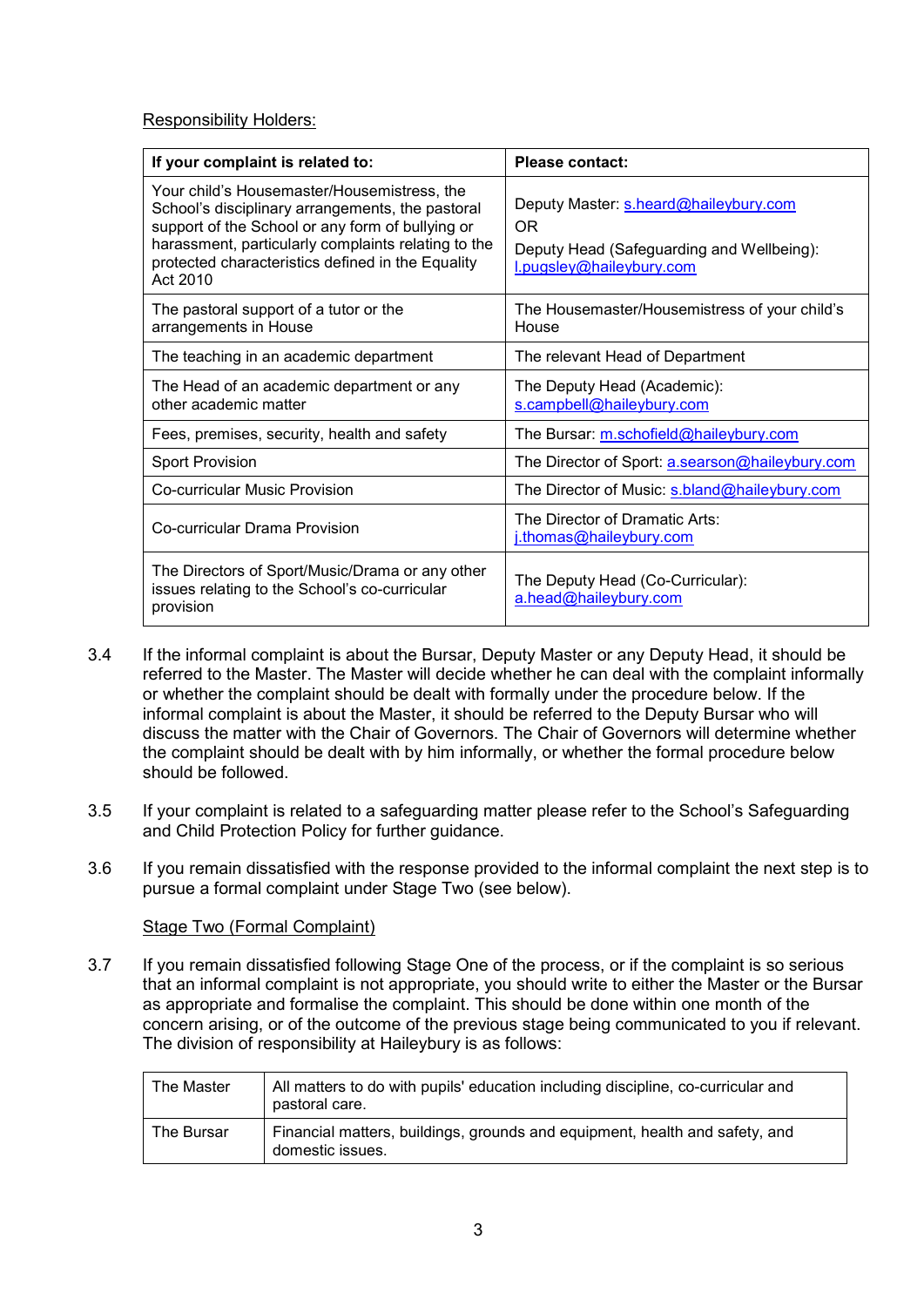- 3.8 The Master and the Bursar consult regularly, particularly when their areas of responsibility overlap. To raise a formal complaint with the Master or the Bursar you should briefly set out in writing your concern together with details as to why you believe that any investigation and/or action taken at the previous stage was unsatisfactory (if relevant). If you have a formal complaint about the Bursar, this should be referred to the Master.
- 3.9 The Master or the Bursar will respond within three teaching days to acknowledge receipt (in holiday and half term periods, within two weeks). They may, where appropriate, arrange a meeting or discussion with you to discuss your complaint, and in some cases the matter can be resolved in this way. Otherwise, the Master or Bursar will investigate the matter further and independently of conclusions reached at any earlier stage. This may include discussing the matter with any individuals involved. Once the Master or Bursar is satisfied that, so far as is practicable, all of the relevant facts have been established, a decision will be made and the outcome will be communicated to you in writing, usually within one month of the date of the complaint in term time, and within one month of the start of the next academic half term if it is a holiday period. The Master or Bursar will also communicate the rationale behind their decision and action. If for any reason it is not possible to respond within these timescales, the Master or Bursar will inform the parent(s) and provide a new timescale.
- 3.10 If you are still not satisfied with the decision, you should proceed to Stage Three of this procedure.

# Stage Three (Formal complaint to a panel appointed by the Council)

- 3.11 If parents remain dissatisfied following Stage Two of this complaints procedure, the next stage is to contact the Chair of Governors by writing to the Deputy Bursar $^2$  $^2$ . The Deputy Bursar will acknowledge receipt of the complaint within one week (in holiday and half term periods, within two weeks) and will inform the Chair of Governors that a complaint has been raised.
- 3.12 Complaints under this stage should be brought within one month of the concern arising or of the outcome of Stage Two being communicated if relevant. Any supporting evidence you wish to rely on should be provided with your grounds of complaint.
- 3.13 The Chair of Governors will appoint three members as a panel to review the complaint. Panel members will have had no previous direct involvement in the matters detailed in the complaint. The Chair of Governors will appoint one member of the panel to act as Chair. One of the three panel members shall be independent of the management and the running of the School; in accordance with Department for Education guidelines this person will be someone who has held a position of responsibility and is used to scrutinising evidence and putting forward balanced arguments.
- 3.14 If the panel deems it necessary, it may request further information about the complaint or any related matter to be supplied in advance of the hearing, or it may request that further investigation be carried out.
- 3.15 A hearing will be convened to discuss the complaint, as soon as reasonably practicable, taking account of term dates, staff availability, and the availability of panel members. The hearing arrangements will be reasonable in order to facilitate parents attending, and the hearing may therefore take place via video conference or other remote method if appropriate. The parent(s) will be entitled to attend the panel hearing and may be accompanied by one other person who

-

<span id="page-6-0"></span><sup>2</sup> Mrs Catrin Mills + 44 (0)1992 70649[7 c.mills@haileybury.com](mailto:c.mills@haileybury.com)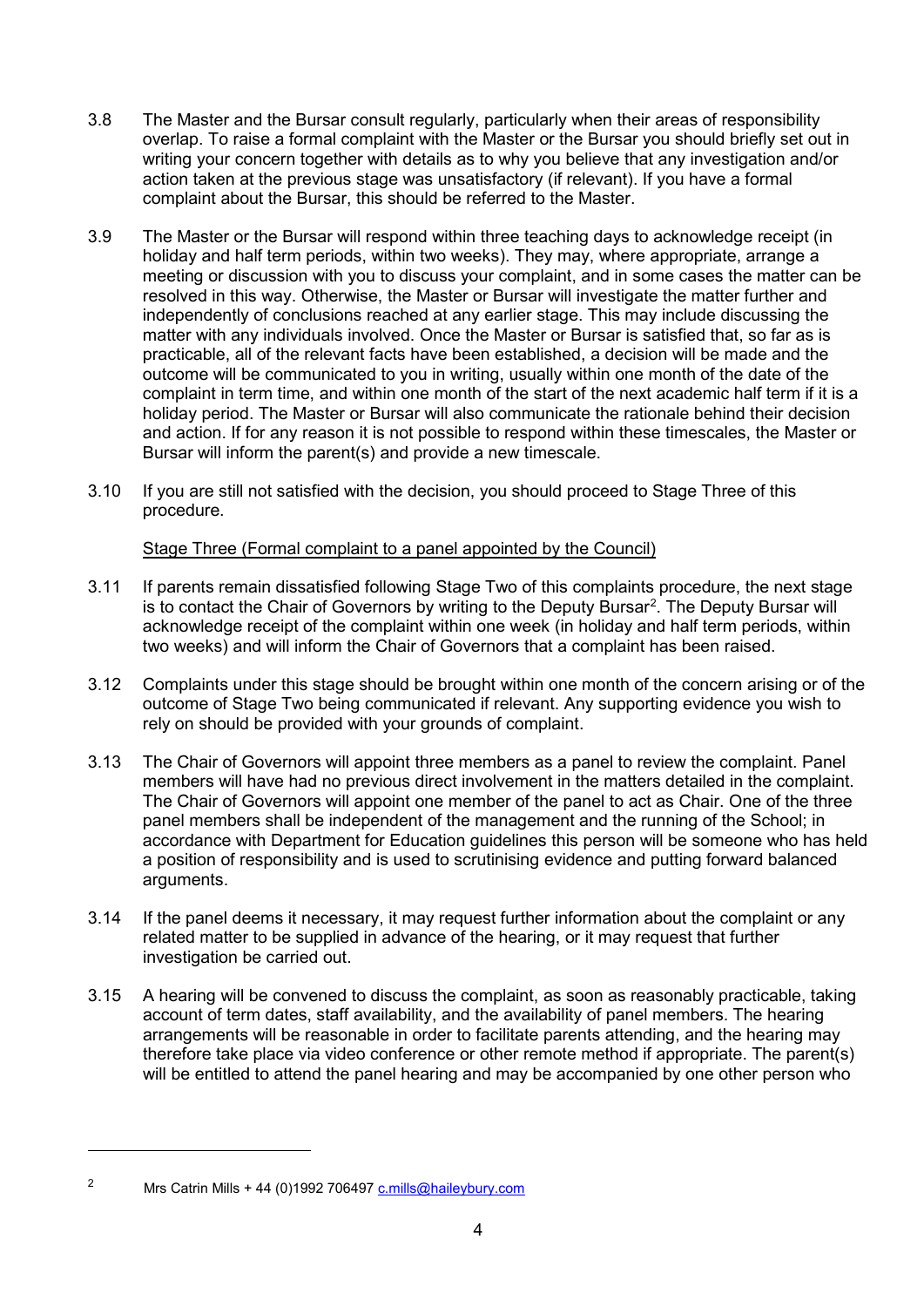may be a relative, a teacher or a friend, however the hearing is not a legal hearing and parents will not be permitted to be accompanied by a legal representative.

- 3.16 The panel will decide whether or not it will be helpful for any witnesses to attend.
- 3.17 The Deputy Bursar is responsible in their capacity as Deputy Clerk to Council for the arrangements for the hearing and will circulate relevant documents in reasonable time before the hearing to the panel and both parties.
- 3.18 The format of the hearing will usually be as follows:
	- The parent(s) and any companion will attend first and will make any representations and may be asked questions by the panel.
	- The parent(s) and any companion will be released and representatives of the School (usually the Master or Bursar as relevant, but in their absence a member of senior management) will attend to make any submissions. They may also be asked questions by the panel.
	- The panel will then withdraw to deliberate and will reach a consensus.
- 3.19 The panel may depart from the above process if it is considered reasonable in order to ensure a fair hearing.
- 3.20 If possible, the panel will resolve the complaint without the need for further investigation. If further investigation is required, the panel will determine how this should be carried out.
- 3.21 After due consideration of the merits of the complaint and all facts they consider relevant, the panel will make findings as to whether or not the Stage Two decision was a reasonable one and decide whether to:
	- dismiss the complaint(s) in whole or in part;
	- uphold the complaint(s) in whole or in part; and
	- make recommendations.
- 3.22 The panel hearing should proceed even if the parent decides not to attend but has not withdrawn the complaint. In such cases the panel should consider the parent's complaint in his/her absence and issue findings based on the information available. The panel should seek to accommodate parental availability for dates and consider parental comments concerning panel composition, but the Chair of Governors has the final say on the composition of the panel.
- 3.23 The panel members may, where it is deemed appropriate, be provided with terms of reference by the Deputy Bursar, setting out their remit and the process to be followed. The remit of the panel shall be at the discretion of the Chair of Governors.
- 3.24 The Deputy Bursar will communicate the panel's final decision to the parent(s), the Chair of Governors and the Master, where possible within two weeks of the hearing (in term time, and within two weeks of the start of the next academic half term if it is a holiday period). Where the panel requires additional time to consider their decision, or to seek further information, the parent(s) will be updated and a new timescale communicated. The decision of the panel is final.
- 3.25 Where possible, within the bounds of confidentiality and privacy, a copy of the panel's decision will be provided to the person complained about. A copy of the findings will be placed on file and will be available for inspection on the School premises by Council members and the Master.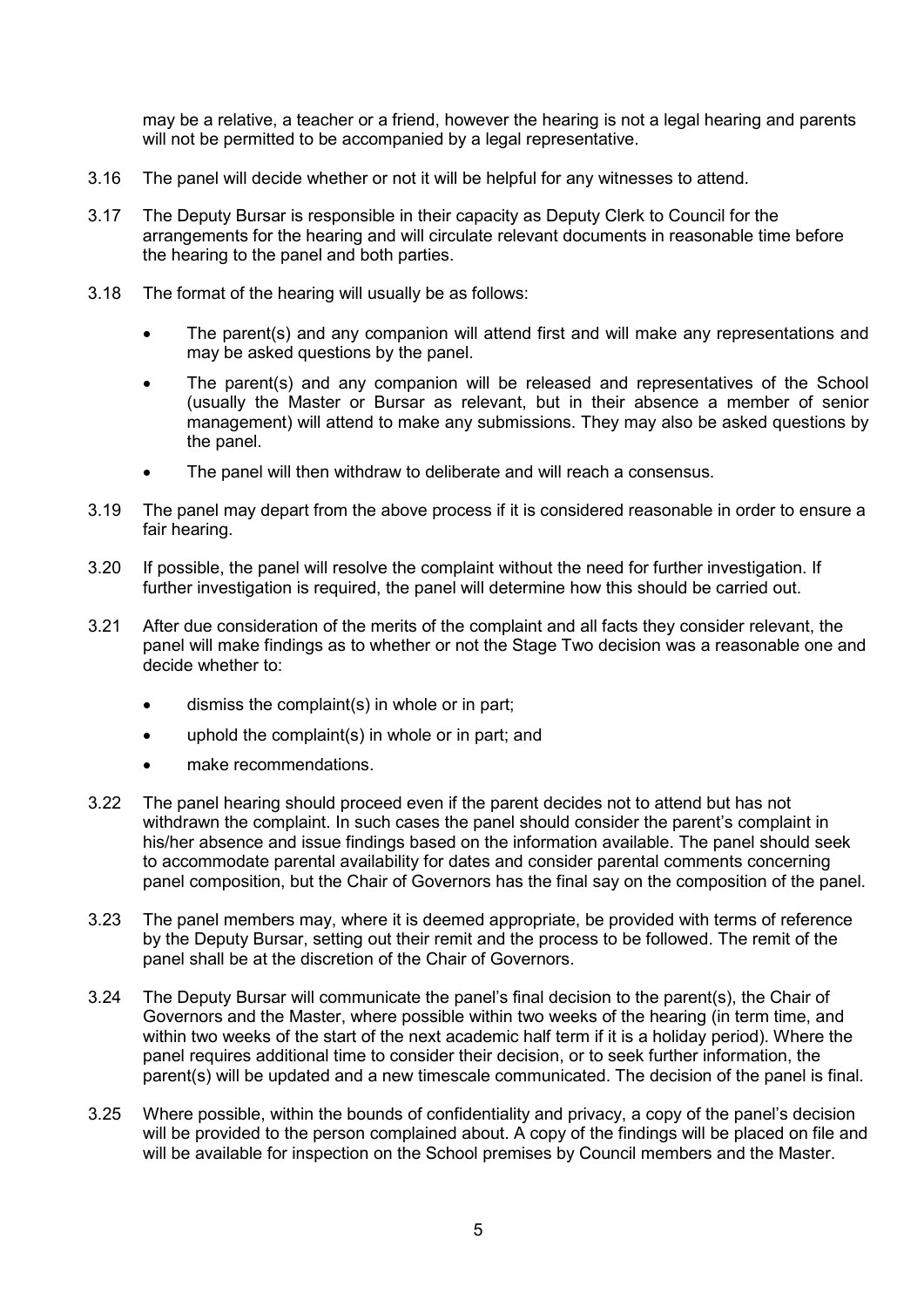# **4. Complaints About the Master**

- 4.1 As above, if you have an informal complaint about the Master, it should be referred to the Deputy Bursar who will discuss the matter with the Chair of Governors. The Chair of Governors will determine whether the complaint should be dealt with by him informally, or whether the formal procedure above should be followed.
- 4.2 If you have a formal complaint about the Master, the complaint should be made to the Chair of Governors (via the Deputy Bursar<sup>[3](#page-8-0)</sup>). The Chair of Governors will determine whether the complaint should be dealt with by him, following the procedure of Stage Two above, or whether it should be referred directly to Stage Three to be heard by a panel.

# **5. External Agencies**

- 5.1 Where the School's internal procedures have been followed and a parent remains dissatisfied, the Independent Schools Inspectorate (ISI) may be contacted. ISI inspects all aspects of independent school education and its contact information is as follows: telephone 020 7600 0100 or email [concerns@isi.net.](mailto:concerns@isi.net)
- 5.2 If your complaint relates to the way a safeguarding or child protection matter you raised was handled and you are concerned that it may constitute a potential failure of our Safeguarding and Child Protection Policy, this complaint should be referred to the local safeguarding panel: Hertfordshire Safeguarding Children Partnership (HSCP) [https://www.hertfordshire.gov.uk/services/childrens-social-care/child-protection/hertfordshire](https://www.hertfordshire.gov.uk/services/childrens-social-care/child-protection/hertfordshire-safeguarding-children-partnership/hscp.aspx)[safeguarding-children-partnership/hscp.aspx.](https://www.hertfordshire.gov.uk/services/childrens-social-care/child-protection/hertfordshire-safeguarding-children-partnership/hscp.aspx)

# **6. Persistent Complaints**

6.1 Where repeated attempts are made by a parent to raise the same complaint after it has been considered at all three stages, this can be regarded as vexatious and outside the scope of this policy.

# **7. Complaint Record Keeping**

-

- 7.1 The School will keep a confidential, written record of all formal complaints, the stage at which they are resolved and any action taken as a result of the complaint, regardless of whether or not the complaint is upheld.
- 7.2 If a complaint is raised via telephone or in person regarding a school-related issue, the member of staff receiving the concern must follow the procedure set out under Stage One above. The Deputy Master maintains a record of these complaints and reviews them every half term to track trends and patterns. The Deputy Master reports on the number of informal complaints, trends and patterns to the Safeguarding and Wellbeing Committee each term, and annually to Council.
- 7.3 A record of all formal complaints (i.e. Stages Two and Three) and the stage at which they are resolved will be kept by the Deputy Bursar. All correspondence relating to formal complaints must be copied to the Deputy Bursar when received or sent, at the email address above. The Deputy Bursar will keep a file of the correspondence and documents relating to each formal complaint, which will include a covering sheet containing summary information. Records of formal complaints are available to the Council and the Master to inspect at any time. On inspection, the Master or relevant Council member will sign and date the cover sheet to evidence their review of the file.

<span id="page-8-0"></span><sup>&</sup>lt;sup>3</sup> Mrs Catrin Mills + 44 (0)1992 706497 [c.mills@haileybury.com](mailto:c.mills@haileybury.com)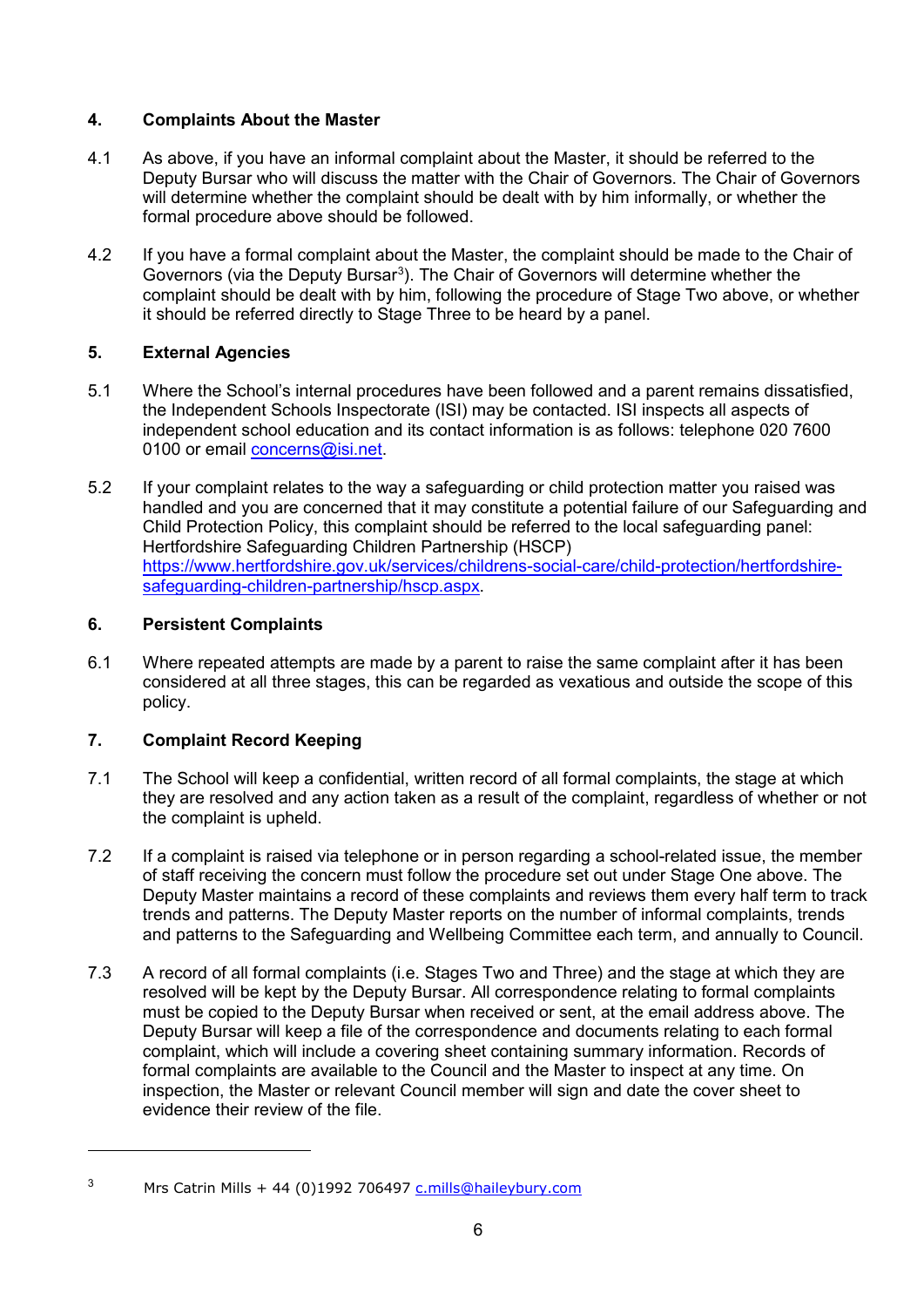- 7.4 Records of complaints will be retained for the periods set out in the School's Complaints Record Keeping Policy.
- 7.5 The School processes data in accordance with its Privacy Notice on the School's website. When dealing with complaints, the School (including any panel member appointed under the Stage Three process) may process a range of information, which will include the following:
	- Date when the issue was raised
	- Name of parent
	- Name of pupil, year group and House
	- Description of the issue
	- Records of all the investigations (if appropriate)
	- Witness statements (if appropriate)
	- Name and contact details of member(s) of staff handling the issue at each stage
	- Copies of all correspondence on the issue (including emails and records of phone conversations)
	- Notes/minutes of the hearing
	- The panel's written decision and recommendations and any action taken by the School regardless of whether the complaint is upheld
- 7.6 The above may include 'special category personal data' (as further detailed in the School's Privacy Notice, but potentially including, for instance, information relating to physical or mental health) where this is necessary owing to the nature of the complaint. This data will be processed in accordance with the School's Privacy Notice.
- 7.7 The School will keep records of formal complaints and complaints panel hearings, as required by regulation. It will do so in accordance with its Privacy Notice.
- 7.8 The number of formal stage two and three complaints for the preceding academic year should be recorded on this policy.
- 7.9 Haileybury received four formal complaints from parents of current pupils during the academic year 2020-21.

#### **8. Monitoring of Complaints**

- 8.1 The Senior Leadership Team should be kept aware by the Deputy Master and/or Master of trends in complaints at any stage.
- 8.2 The Deputy Chair of Council / Chair of the Nominations and Governance Committee will review the Complaints Records prior to each meeting of the Nominations and Governance Committee and report to that Committee accordingly. He or she should check that information regarding Stage One complaints is being kept and considered by SLT; and he or she should be made aware of the trends within those Stage One complaints through the academic year. He or she should also be aware of any formal complaints (Stages Two and Three) and the detail of such complaints; this information should not prejudice any possible future hearings.